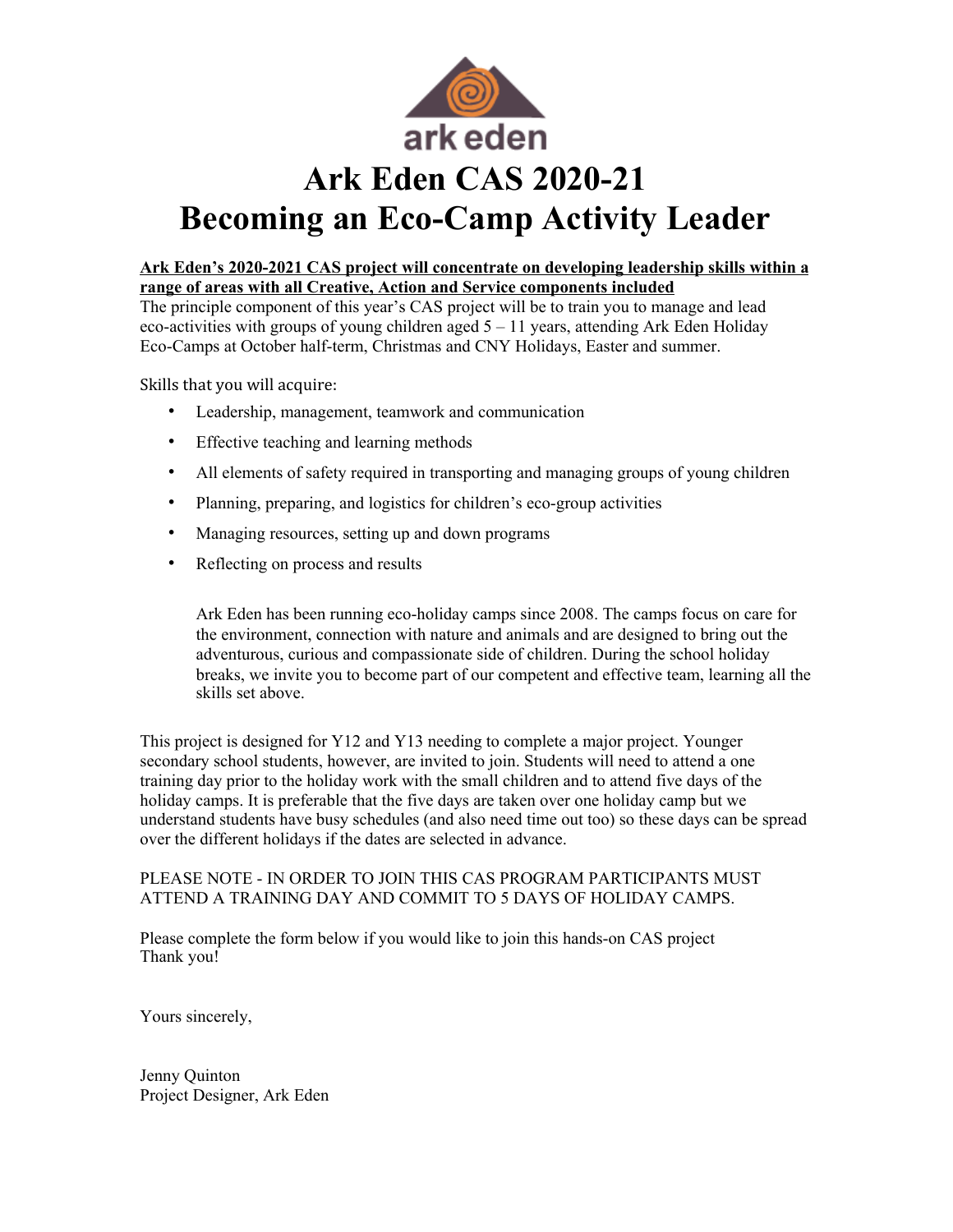## **Application for Ark Eden's 2020-21 CAS Project**

| Name of student:      |               |
|-----------------------|---------------|
| School:               | <b>Class:</b> |
| <b>Mobile:</b>        | Date of Birth |
| Email:                |               |
| <b>Parents Name:</b>  |               |
| <b>Parents Email:</b> |               |
| <b>Parents Tel:</b>   |               |

**Waiver:**<br>I hereby certify that my child is in normal physical and mental health and is capable of safe participation in the Ark Eden Programs. I understand the types of activities my child will be participating in during the program. I understand that there are inherent risks involved in physical activity, and whilst acknowledging that the greatest safety precautions will be undertaken by the Ark Eden Foundation organizers, I will not hold Ark Eden or their staff responsible for any loss, injury or damage incurred as a result of participation in the program. I authorize Ark Eden to take photographs during the programs. These photographs may be used in promotional materials. I hereby authorize the Ark Eden Foundation organizers to obtain medical treatment for my child in the event that I cannot be reached. By signing this form I have read and fully understand this agreement.

## **I (parents name)…………………………………..give permission for my**

**Child……………………..to participate in this Ark Eden 2020-21 CAS activity.**

# **He/she will attend on the following dates (Please fill as appropriate):**

| Holiday<br>Period          | <b>Sat/Sun Training Day</b><br>(attend one)                  | Camp Days generally run Monday to Friday (attend five)                                                                                                                                                                                    |
|----------------------------|--------------------------------------------------------------|-------------------------------------------------------------------------------------------------------------------------------------------------------------------------------------------------------------------------------------------|
| Autumn<br><b>Half Term</b> | Sat September 26 <sup>th</sup> 2020<br>Sat October 17th 2020 | September $28th$ – October 4th<br>October $19th - 23rd$<br>October $26^{th}$ -30 <sup>th</sup> 2020                                                                                                                                       |
| <b>Christmas</b>           | Sat December 12th 2020                                       | December $14th - 18th$<br>December $21^{st}$ -24 <sup>th</sup><br>December $30th - 31$ st $2020$<br>January 4 <sup>th</sup> -8 <sup>th</sup> 2021                                                                                         |
| <b>CNY</b>                 | Sat February $6th$ 2021                                      | February $8^{th}$ - $12^{h}$ -<br>February 15th -19th 2021                                                                                                                                                                                |
| <b>Easter</b>              | Sat March $20th 2021$                                        | March 29 <sup>th</sup> - April 2 <sup>nd</sup><br>April $5^{th} - 9^{th}$ 2021                                                                                                                                                            |
| Summer                     | Sat June 5th 2021<br>Sat July $3rd$ 2021                     | June 21st- 25th/June $28^{th}$ - July 2nd/July 5th - 9 <sup>th</sup> /July 12 <sup>th</sup> -16 <sup>th</sup> /July<br>19th -23rd/July 26th -30th/Aug 2nd-Aug 6th/Aug 9th-13th/ Aug<br>$16^{8h} - 20^{th}/Aug$ $23^{rd} - 27^{th}$ $2021$ |